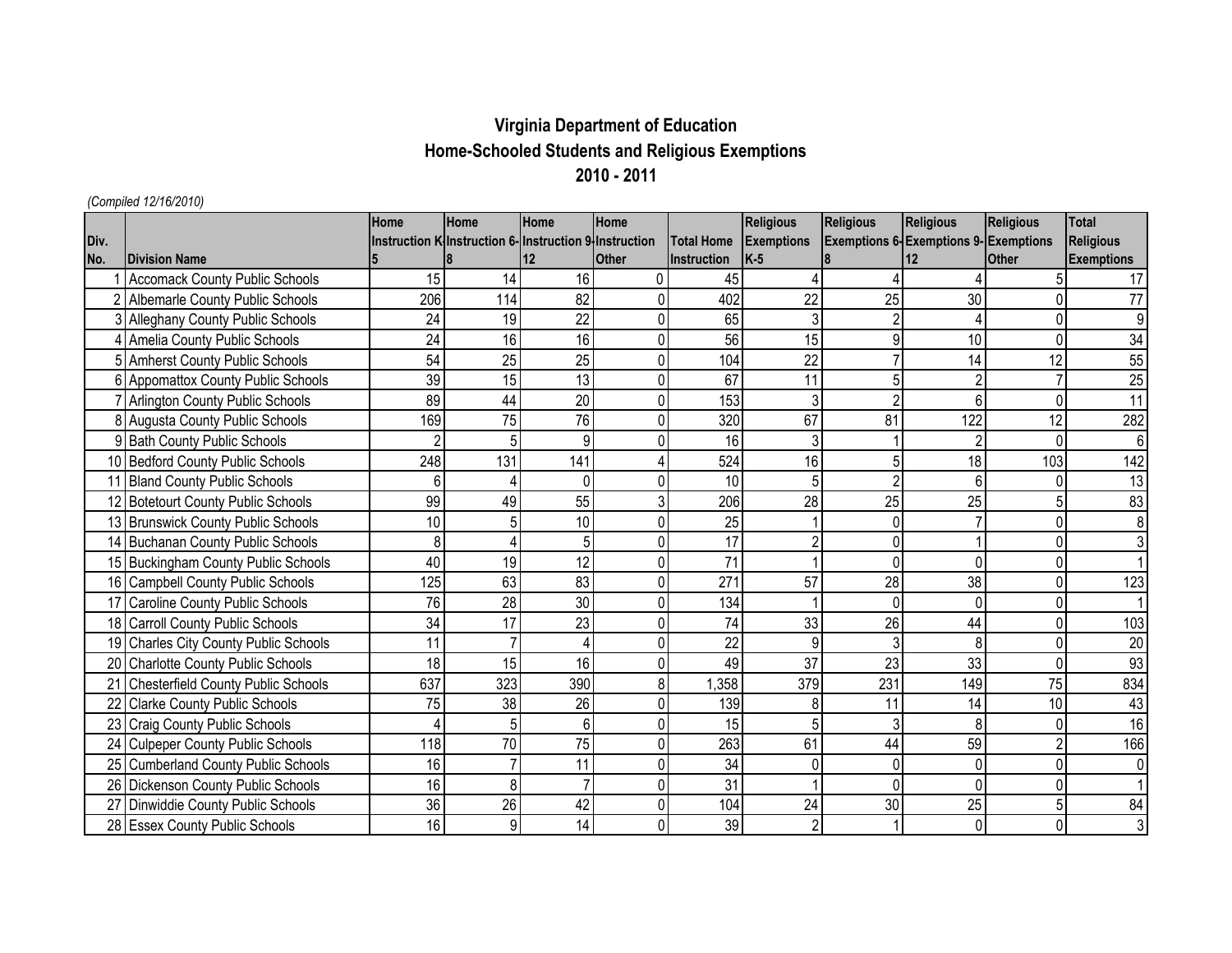|      |                                         | Home           | Home                                                   | Home            | Home           |                  | <b>Religious</b>  | <b>Religious</b> | <b>Religious</b>                            | <b>Religious</b> | <b>Total</b>      |
|------|-----------------------------------------|----------------|--------------------------------------------------------|-----------------|----------------|------------------|-------------------|------------------|---------------------------------------------|------------------|-------------------|
| Div. |                                         |                | Instruction K Instruction 6- Instruction 9 Instruction |                 |                | Total Home       | <b>Exemptions</b> |                  | <b>Exemptions 6-Exemptions 9-Exemptions</b> |                  | Religious         |
| No.  | <b>Division Name</b>                    |                |                                                        | 12              | <b>Other</b>   | Instruction      | $K-5$             |                  |                                             | <b>Other</b>     | <b>Exemptions</b> |
|      | 29 Fairfax County Public Schools        | 1,240          | 529                                                    | 456             | $\overline{0}$ | 2,225            | 0                 |                  | <sup>0</sup>                                | 481              | 481               |
|      | 30 Fauquier County Public Schools       | 210            | 120                                                    | 111             | 0              | 441              | 70                | 46               | 37                                          | 0                | 153               |
|      | 31 Floyd County Public Schools          | 47             | 20                                                     | 42              | 0              | 109              | 36                | 29               | 36                                          | 49               | 150               |
|      | 32 Fluvanna County Public Schools       | 58             | $\overline{32}$                                        | $\overline{26}$ | $\mathbf 0$    | 116              | 3                 | $\mathfrak{p}$   | $\mathbf 0$                                 | 0                | 5                 |
|      | 33 Franklin County Public Schools       | 170            | 62                                                     | 108             | 5              | 345              | 37                | 24               | 31                                          | 0                | 92                |
|      | 34 Frederick County Public Schools      | 188            | 88                                                     | 102             | $\mathbf 0$    | 378              | 65                | 52               | 82                                          | 0                | 199               |
|      | 35 Giles County Public Schools          | 30             | 16                                                     | 9               | $\mathbf 0$    | 55               | 94                | 13               | 3                                           | 0                | 110               |
|      | 36 Gloucester County Public Schools     | 45             | 24                                                     | 61              | $\mathbf 0$    | 130              | 32                | 30               | 65                                          | $\mathbf{0}$     | 127               |
|      | 37 Goochland County Public Schools      | 52             | 25                                                     | 30              | $\mathbf 0$    | 107              | 11                |                  |                                             | 14               | 37                |
|      | 38 Grayson County Public Schools        | 21             | $\overline{7}$                                         | 16              | $\mathbf 0$    | 44               | 10                |                  | 3                                           | 13               | 30                |
|      | 39 Greene County Public Schools         | 86             | 32                                                     | 38              | 0              | 156              | 17                | 17               | 10                                          | 0                | 44                |
|      | 40 Greensville County Public Schools    | 14             | 4                                                      | 9               | $\mathbf 0$    | 27               |                   |                  | $\Omega$                                    | 0                |                   |
|      | 41 Halifax County Public Schools        | 57             | 40                                                     | $\overline{32}$ | $\pmb{0}$      | 129              | 6                 |                  |                                             | 0                | $\overline{11}$   |
|      | 42 Hanover County Public Schools        | 204            | 127                                                    | 139             | $\mathbf 0$    | 470              | 48                | 37               | 32                                          | $\Omega$         | 117               |
|      | 43 Henrico County Public Schools        | 333            | 150                                                    | 160             | 0              | 643              | $\overline{2}$    | $\Omega$         | $\overline{2}$                              |                  | 11                |
|      | 44 Henry County Public Schools          | 62             | 36                                                     | $\overline{28}$ | $\mathbf 0$    | $\overline{126}$ | 21                | 33               | 56                                          | $\Omega$         | 110               |
|      | 45 Highland County Public Schools       | $\overline{7}$ | $\overline{2}$                                         | $\overline{2}$  | $\mathbf 0$    | 11               | 6                 | $\overline{2}$   | $\overline{2}$                              | 0                | 10                |
|      | 46 Isle of Wight County Public Schools  | 81             | 31                                                     | 34              | $\pmb{0}$      | 146              | 22                | 9                | 11                                          | 0                | 42                |
|      | 48 King George County Public Schools    | 122            | $\overline{56}$                                        | $\overline{57}$ | $\pmb{0}$      | 235              | 46                | 23               | $\overline{22}$                             | 0                | 91                |
|      | 49 King and Queen County Public Schools | 17             | 12                                                     | 12              | $\mathbf 0$    | 41               | 6                 | 6                | 13                                          | $\mathbf 0$      | $\overline{25}$   |
|      | 50 King William County Public Schools   | 29             | 25                                                     | 26              | $\mathbf 0$    | 80               | 9                 |                  | 12                                          | $\Omega$         | 27                |
|      | 51 Lancaster County Public Schools      | 14             | 6                                                      | 5               | $\pmb{0}$      | 25               |                   | 6                | 12                                          | $\mathbf 0$      | 19                |
|      | 52 Lee County Public Schools            | 20             | 14                                                     | 11              | $\pmb{0}$      | 45               |                   | $\overline{2}$   | $\overline{2}$                              | $\mathbf 0$      |                   |
|      | 53 Loudoun County Public Schools        | 734            | 301                                                    | 224             | $\pmb{0}$      | 1,259            | $\Omega$          | $\Omega$         | $\Omega$                                    | 52               | 52                |
|      | 54 Louisa County Public Schools         | 65             | 46                                                     | 55              | $\pmb{0}$      | 166              | 3                 |                  | $\Omega$                                    | 0                |                   |
|      | 55 Lunenburg County Public Schools      | $\overline{7}$ | 5                                                      | 3               | 0              | 15               |                   |                  | $\Omega$                                    | 0                |                   |
|      | 56 Madison County Public Schools        | 36             | 25                                                     | 18              | $\Omega$       | 79               | 19                | 20               | 45                                          | $\Omega$         | 84                |
|      | 57 Mathews County Public Schools        | 13             | 5 <sup>1</sup>                                         | $9\,$           | $\pmb{0}$      | $\overline{27}$  | Δ                 | <sup>0</sup>     |                                             | 0                | 5                 |
|      | 58 Mecklenburg County Public Schools    | 23             | 8                                                      | 13              | $\mathbf 0$    | 44               | 12                | 8                |                                             | $\mathbf 0$      | $\overline{21}$   |
|      | 59 Middlesex County Public Schools      | 6              | $\overline{2}$                                         |                 | $\pmb{0}$      | 15               | 10                |                  | 8                                           | 0                | $\overline{22}$   |
|      | 60 Montgomery County Public Schools     | 188            | $\overline{80}$                                        | 101             | $\pmb{0}$      | 369              | 39                | 22               | 29                                          | 0                | 90                |
|      | 62 Nelson County Public Schools         | 27             | 15                                                     | 26              | $\mathbf 0$    | 68               | 11                | 12               | 22                                          | 0                | 45                |
|      | 63 New Kent County Public Schools       | 43             | 23                                                     | 27              | $\mathbf 0$    | 93               | 6                 | 6                | $\overline{7}$                              | $\Omega$         | 19                |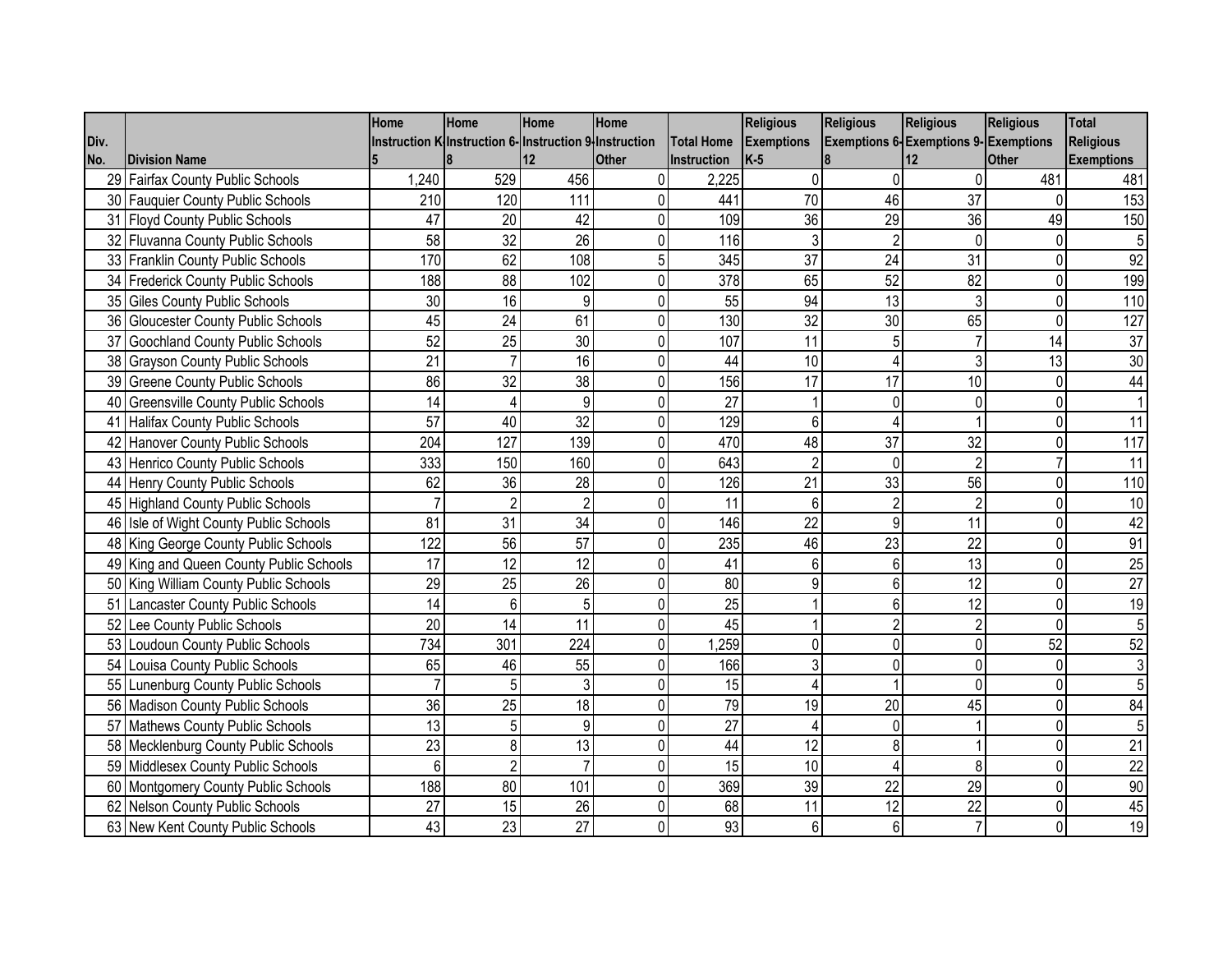|      |                                         | Home        | Home                                                  | Home | Home           |                    | <b>Religious</b>  | <b>Religious</b> | <b>Religious</b>                            | <b>Religious</b> | <b>Total</b>      |
|------|-----------------------------------------|-------------|-------------------------------------------------------|------|----------------|--------------------|-------------------|------------------|---------------------------------------------|------------------|-------------------|
| Div. |                                         |             | Instruction K Instruction 6-Instruction 9 Instruction |      |                | <b>Total Home</b>  | <b>Exemptions</b> |                  | <b>Exemptions 6-Exemptions 9-Exemptions</b> |                  | Religious         |
| No.  | <b>Division Name</b>                    |             |                                                       | 12   | <b>Other</b>   | <b>Instruction</b> | $K-5$             |                  |                                             | <b>Other</b>     | <b>Exemptions</b> |
|      | 65 Northampton County Public Schools    | 11          | 3                                                     |      | $\Omega$       | 21                 | 6                 |                  |                                             | $\Omega$         |                   |
|      | 66 Northumberland County Public Schools |             | 8                                                     |      | 0              | 20                 |                   | 0                | $\Omega$                                    |                  |                   |
|      | 67 Nottoway County Public Schools       | 35          | 11                                                    | 22   | 0              | 68                 | 15                |                  | 13                                          | $\Omega$         | 35                |
|      | 68 Orange County Public Schools         | 79          | 36                                                    | 52   | 167            | 334                | 13                |                  | 15                                          | 32               | 64                |
|      | 69 Page County Public Schools           | 21          | 17                                                    | 8    | 0              | 46                 | 22                | 16               | 24                                          | 0                | 62                |
|      | 70 Patrick County Public Schools        | 22          | 19                                                    | 14   | 0              | 55                 | 26                | 21               | 21                                          | 0                | 68                |
|      | 71 Pittsylvania County Public Schools   | 91          | 44                                                    | 57   | 0              | 192                | $\Omega$          | $\Omega$         | $\Omega$                                    | 91               | 91                |
|      | 72 Powhatan County Public Schools       | 83          | 48                                                    | 62   | 0              | 193                | 36                | 29               | 36                                          | $\overline{2}$   | 103               |
|      | 73 Prince Edward County Public Schools  | 38          | 11                                                    | 18   | 0              | 67                 | 2                 | $\overline{2}$   | 3                                           | $\Omega$         |                   |
|      | 74 Prince George County Public Schools  | 52          | 17                                                    | 26   | $\mathbf 0$    | 95                 | 17                | 10               | 9                                           | $\Omega$         | 36                |
|      | 75 Prince William County Public Schools | 955         | 372                                                   | 276  | $\pmb{0}$      | 1,603              | 24                | 6                | $6\phantom{1}6$                             | 0                | 36                |
|      | 77 Pulaski County Public Schools        | 58          | 27                                                    | 35   | 0              | 120                |                   |                  |                                             | $\Omega$         | 10                |
|      | 78 Rappahannock County Public Schools   | 8           | 8                                                     |      | 0              | 18                 |                   | 2                |                                             | $\Omega$         |                   |
|      | 79 Richmond County Public Schools       | 8           | $\Omega$                                              |      | 0              | 12                 |                   | 0                |                                             |                  |                   |
|      | 80 Roanoke County Public Schools        | 64          | 83                                                    | 86   | 0              | 233                | 47                | 46               | 43                                          | $\Omega$         | 136               |
|      | 81 Rockbridge County Public Schools     | 34          | 25                                                    | 40   | 0              | 99                 | 3                 | 9                | 17                                          | 0                | 29                |
|      | 82 Rockingham County Public Schools     | 170         | 88                                                    | 78   | $\mathbf 0$    | 336                | 88                | 73               | 161                                         |                  | 326               |
|      | 83 Russell County Public Schools        | 23          | 8                                                     | 13   | 0              | 44                 |                   | 3                | 5                                           | $\Omega$         | 11                |
|      | 84 Scott County Public Schools          | 12          | 11                                                    | 12   | 0              | 35                 | 3                 | 3                | $\overline{2}$                              | $\Omega$         | 8                 |
|      | 85 Shenandoah County Public Schools     | 47          | 43                                                    | 42   | 4              | 136                | 49                | 46               | 53                                          | 0                | 148               |
|      | 86 Smyth County Public Schools          | 23          | 23                                                    | 25   | 0              | 71                 | 15                | 19               | 24                                          | 0                | 58                |
|      | 87 Southampton County Public Schools    | 22          | 24                                                    | 33   | $\mathbf 0$    | 79                 | 6                 | 5                | 13                                          | $\Omega$         | $\overline{24}$   |
|      | 88 Spotsylvania County Public Schools   | 331         | 168                                                   | 213  | $\overline{2}$ | 714                | 14                | 6                |                                             | $\Omega$         | $\overline{27}$   |
|      | 89 Stafford County Public Schools       | 283         | 112                                                   | 93   | 110            | 598                | 0                 | 0                | $\Omega$                                    | 244              | 244               |
|      | 90 Surry County Public Schools          | 23          | 26                                                    | 41   | $\overline{2}$ | 92                 | 0                 | $\overline{2}$   | q                                           |                  | 12                |
|      | 91 Sussex County Public Schools         | 13          | 12                                                    | 10   | 0              | 35                 | 0                 | $\overline{2}$   |                                             | $\Omega$         |                   |
|      | 92 Tazewell County Public Schools       | 36          | 18                                                    | 29   | 0              | 83                 | 8                 |                  |                                             | $\overline{2}$   | $\overline{21}$   |
|      | 93 Warren County Public Schools         | 129         | 54                                                    | 57   | 0              | 240                | 79                | 52               | 93                                          | $\Omega$         | 224               |
|      | 94 Washington County Public Schools     | 74          | 32                                                    | 27   |                | 134                | 75                | 43               | 79                                          | 0                | 197               |
|      | 95 Westmoreland County Public Schools   | $\mathbf 0$ |                                                       | 3    | 0              |                    | 14                | 3                | 12                                          | $\Omega$         | 29                |
|      | 96 Wise County Public Schools           | 46          | 15                                                    | 22   | 0              | 83                 | 28                | 12               | 34                                          | $\Omega$         | $\overline{74}$   |
|      | 97 Wythe County Public Schools          | 29          | 12                                                    | 16   | 0              | 57                 |                   | $\Omega$         |                                             | $\Omega$         | 5                 |
|      | 98 York County Public Schools           | 111         | 55                                                    | 36   | $\mathbf 0$    | 202                |                   | $\overline{2}$   | 3                                           | $\Omega$         | 10                |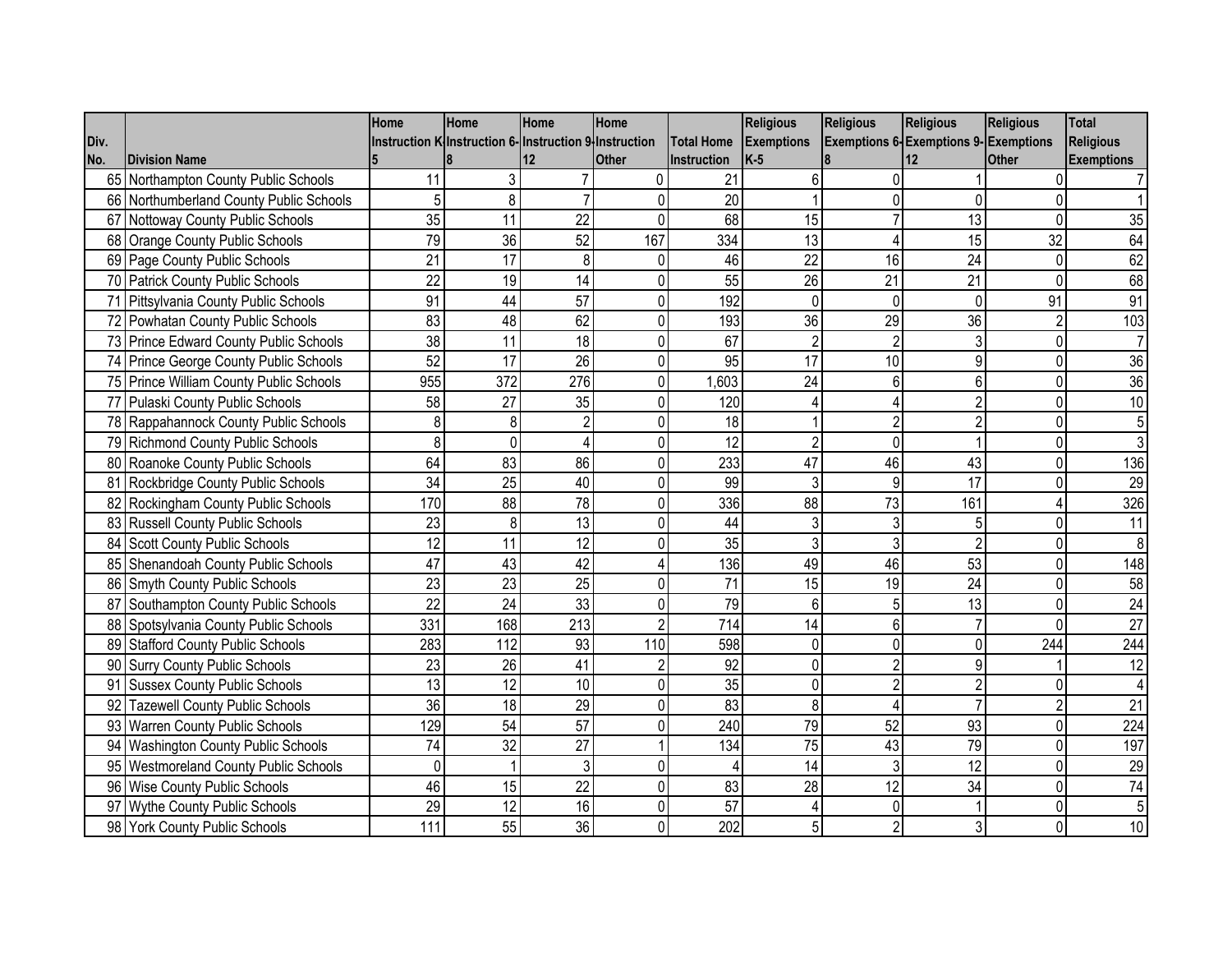|      |                                              | Home            | Home                                                  | Home             | Home           |                    | <b>Religious</b>  | <b>Religious</b> | <b>Religious</b>                            | <b>Religious</b> | <b>Total</b>      |
|------|----------------------------------------------|-----------------|-------------------------------------------------------|------------------|----------------|--------------------|-------------------|------------------|---------------------------------------------|------------------|-------------------|
| Div. |                                              |                 | Instruction K Instruction 6-Instruction 9 Instruction |                  |                | <b>Total Home</b>  | <b>Exemptions</b> |                  | <b>Exemptions 6-Exemptions 9-Exemptions</b> |                  | Religious         |
| No.  | <b>Division Name</b>                         |                 |                                                       | 12               | <b>Other</b>   | <b>Instruction</b> | $K-5$             |                  |                                             | Other            | <b>Exemptions</b> |
|      | 101 Alexandria City Public Schools           | 57              | 23                                                    | 19               | 0              | 99                 |                   |                  |                                             | $\Omega$         |                   |
|      | 102 Bristol City Public Schools              | 25              | 9                                                     | 16               | 0              | 50                 |                   | 0                |                                             |                  |                   |
|      | 103 Buena Vista City Public Schools          | 3               | $\overline{2}$                                        | 5                | 0              | 10                 |                   | 3                | 3                                           | $\Omega$         | 10                |
|      | 104 Charlottesville City Public Schools      | $\overline{34}$ | $\overline{17}$                                       | 9                | $\mathbf{0}$   | 60                 |                   | $\Omega$         | $\Omega$                                    | $\Omega$         |                   |
|      | 106 Colonial Heights City Public Schools     | 10              | 11                                                    | 25               | 0              | 46                 |                   | 9                | 5                                           | 0                | 23                |
|      | 107 Covington City Public Schools            | 4               |                                                       |                  | 0              | 15                 | 0                 | $\Omega$         |                                             | $\Omega$         |                   |
|      | 108 Danville City Public Schools             | 18              | 10                                                    | 11               | 0              | 39                 | O                 | $\overline{2}$   |                                             | $\Omega$         |                   |
|      | 109 Falls Church City Public Schools         | 13              | 8                                                     | 3                | 0              | 24                 |                   | $\overline{2}$   | $\Omega$                                    |                  |                   |
|      | 110 Fredericksburg City Public Schools       | 39              | 14                                                    | 21               | $\mathbf 0$    | 74                 |                   | $\overline{2}$   |                                             |                  |                   |
|      | 111 Galax City Public Schools                | 6               | $\overline{2}$                                        |                  | $\mathbf 0$    | 9                  |                   |                  | $\Omega$                                    | $\Omega$         |                   |
|      | 112 Hampton City Public Schools              | 135             | 71                                                    | 71               | $\overline{2}$ | 279                | 13                | 22               | 23                                          | 0                | 58                |
|      | 113 Harrisonburg City Public Schools         | 37              | 15                                                    | 9                | 0              | 61                 | 8                 | 6                |                                             | $\Omega$         | 21                |
|      | 114 Hopewell City Public Schools             | 13              |                                                       | 21               | $\mathbf 0$    | 41                 |                   |                  |                                             | $\Omega$         | 13                |
|      | 115 Lynchburg City Public Schools            | $\Omega$        | $\Omega$                                              | 0                | 327            | 327                |                   |                  | U                                           | 9                | 9                 |
|      | 116 Martinsville City Public Schools         | 9               |                                                       |                  | 0              | 16                 |                   | n                |                                             | $\Omega$         | $\overline{12}$   |
|      | 117 Newport News City Public Schools         | 246             | 87                                                    | 99               | 0              | 432                | 20                |                  |                                             | $\Omega$         | $\overline{28}$   |
|      | 118 Norfolk City Public Schools              | 219             | 98                                                    | 101              | 0              | 418                | 10                | 5                |                                             | $\Omega$         | 18                |
|      | 119 Norton City Public Schools               | 5               | $\Omega$                                              |                  | 0              | 9                  | 0                 | $\Omega$         |                                             | $\Omega$         |                   |
|      | 120 Petersburg City Public Schools           | 16              | 8                                                     | 5                | 0              | 29                 |                   | $\Omega$         | $\Omega$                                    | $\mathbf{0}$     |                   |
|      | 121 Portsmouth City Public Schools           | 93              | 51                                                    | 46               | 12             | 202                |                   | 2                |                                             | $\Omega$         | 16                |
|      | 122 Radford City Public Schools              | 14              | 2                                                     |                  | $\mathbf 0$    | 20                 | 2                 |                  | $\Omega$                                    | $\Omega$         |                   |
|      | 123 Richmond City Public Schools             | 97              | 51                                                    | 44               | $\pmb{0}$      | 192                | 12                | 6                | $\Omega$                                    | 3                | $\overline{21}$   |
|      | 124 Roanoke City Public Schools              | 94              | 32                                                    | 43               | 0              | 169                | 3                 | 3                |                                             | 0                |                   |
|      | 126 Staunton City Public Schools             | 69              | 33                                                    | 28               | 0              | 130                | 14                | 8                | 10                                          | $\Omega$         | $\overline{32}$   |
|      | 127 Suffolk City Public Schools              | 181             | 75                                                    | 56               | 0              | $\overline{312}$   | 48                | 16               | 5                                           | 0                | 69                |
|      | 128 Virginia Beach City Public Schools       | 469             | 211                                                   | 221              | 0              | 901                | 13                | $\overline{2}$   | 3                                           | $\Omega$         | 18                |
|      | 130 Waynesboro City Public Schools           | 29              | 11                                                    | 21               | 0              | 61                 |                   | 0                | $\Omega$                                    | $\Omega$         | $\overline{0}$    |
|      | 131 Williamsburg-James City County Public So | 172             | 96                                                    | 101              | 0              | 369                |                   | 0                | O                                           | 75               | $\overline{75}$   |
|      | 132 Winchester City Public Schools           | 25              | 24                                                    | 16               | 0              | 65                 |                   | 3                |                                             | 0                | 10                |
|      | 135 Franklin City Public Schools             | 14              | 12                                                    | 10               | 0              | 36                 | 2                 |                  |                                             | 0                |                   |
|      | 136 Chesapeake City Public Schools           | 462             | 242                                                   | $\overline{218}$ | 0              | 922                | 122               | 35               | $\Omega$                                    | 0                | 157               |
|      | 137 Lexington City Public Schools            | 13              | 3                                                     | 0                | 0              | 16                 | U                 | $\Omega$         | $\Omega$                                    | $\Omega$         |                   |
|      | 139 Salem City Public Schools                | 30              | 12                                                    | 14               |                | 57                 |                   | 3                |                                             | $\Omega$         | 10                |